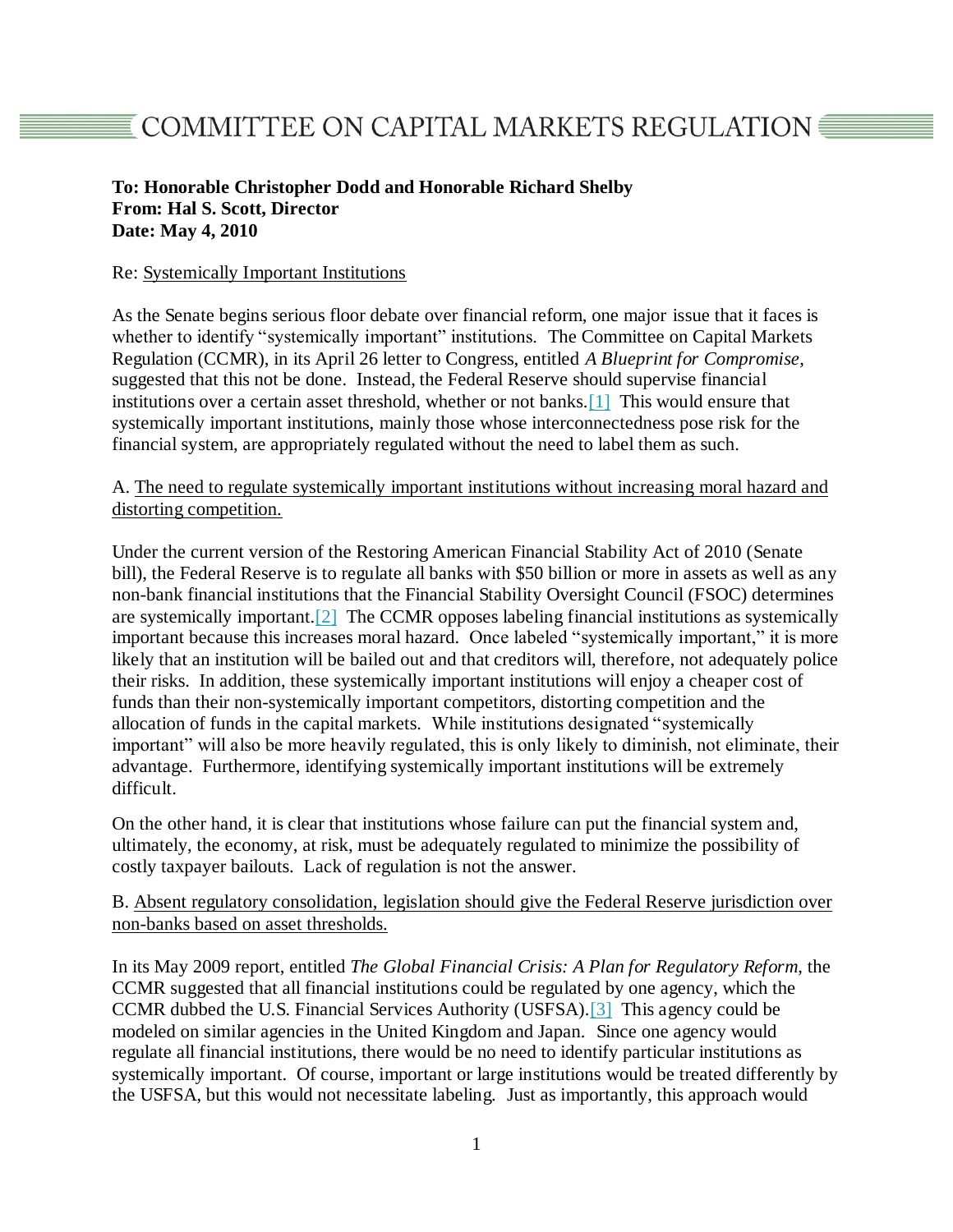address the more general problem of our fragmented regulatory structure. Regrettably, the CCMR's recommendation to create a consolidated financial regulator has been rejected, and even Senator Dodd's own initial proposal to consolidate the banking agencies has been withdrawn.

Now, the best alternative is to extend the asset threshold test approach for determining Federal Reserve jurisdiction over banks to non-bank institutions. With respect to banks, it is clear that not all 36 banks with \$50 billion or more in asset[s\[4\]](http://capmktsreg.org/news/memo-to-senators-dodd-and-shelby-regarding-systemically-important-institutions/#_ftn4) are systemically important. We assume this cutoff was chosen to make sure the Federal Reserve had its hands on the pulse of the banking system. It has the added advantage, however, of avoiding the need to label particular banks as systemically important. The same approach could be applied to non-banks. The FSOC, upon the recommendation of the Secretary of the Treasury, would establish appropriate asset thresholds for various types of non-bank financial institutions. As with banks, the asset thresholds should be set to include all systemically important institutions as well as some institutions that are not systemically important. Institutions above the threshold would be supervised by the Federal Reserve.

By way of illustration, a \$50 billion cutoff for life and health insurance companies would pick up 23 companies and 77% of sector assets, while a \$20 billion cutoff for property and casualty providers would cover 15 companies and 59% of sector assets. All such insurance companies operate in each of the 51 U.S. jurisdictions[.\[5\]](http://capmktsreg.org/news/memo-to-senators-dodd-and-shelby-regarding-systemically-important-institutions/#_ftn5) For the hedge fund industry, a \$12 billion threshold would include the 20 or so largest advisors[.\[6\]](http://capmktsreg.org/news/memo-to-senators-dodd-and-shelby-regarding-systemically-important-institutions/#_ftn6) It might well be that the FSOC concludes that some financial industries (e.g., private equity) include no firms that are systemically important. In this case, it would be unnecessary for the Federal Reserve to supervise firms in those industries.

Some have suggested that a significant disadvantage of using asset thresholds to determine which insurance companies, hedge funds, and other non-banks would be subject to Federal Reserve supervision, is that there could be a systemically important firm below the relevant asset threshold. But while this is a possibility, the Senate bill already uses an asset threshold to determine which banks are subject to Federal Reserve supervision. It is unclear why the prospect of risky and interconnected non-bank institutions falling below the cutoff presents a greater concern than that of risky and interconnected banks below the cutoff. As with banks, the threshold can be set low enough to make sure this will not happen.

This approach should not result in the Federal Reserve regulating or supervising non-banks in the same manner as banks, given the differences between banks and other financial institutions. The Federal Reserve would have to determine, with wide public input, how best to regulate the nonbanks. Of course, the more risky and interconnected non-banks might have to be regulated differently than their peers. But these differentiations would be made within the Federal Reserve. Using an asset threshold to set the Federal Reserve's jurisdiction would allow the Fed to calibrate regulatory requirements along a continuum for particular firms based on their interconnectedness and other indicators of systemic risk. Thus, the Federal Reserve could set higher capital requirements for firms that pose greater systemic risk than for firms that pose less.

Under this proposal, a desirable level of ambiguity would remain as to how systemically important the Federal Reserve actually considered a given institution to be and creditors would, therefore, have to be more on guard against failures.